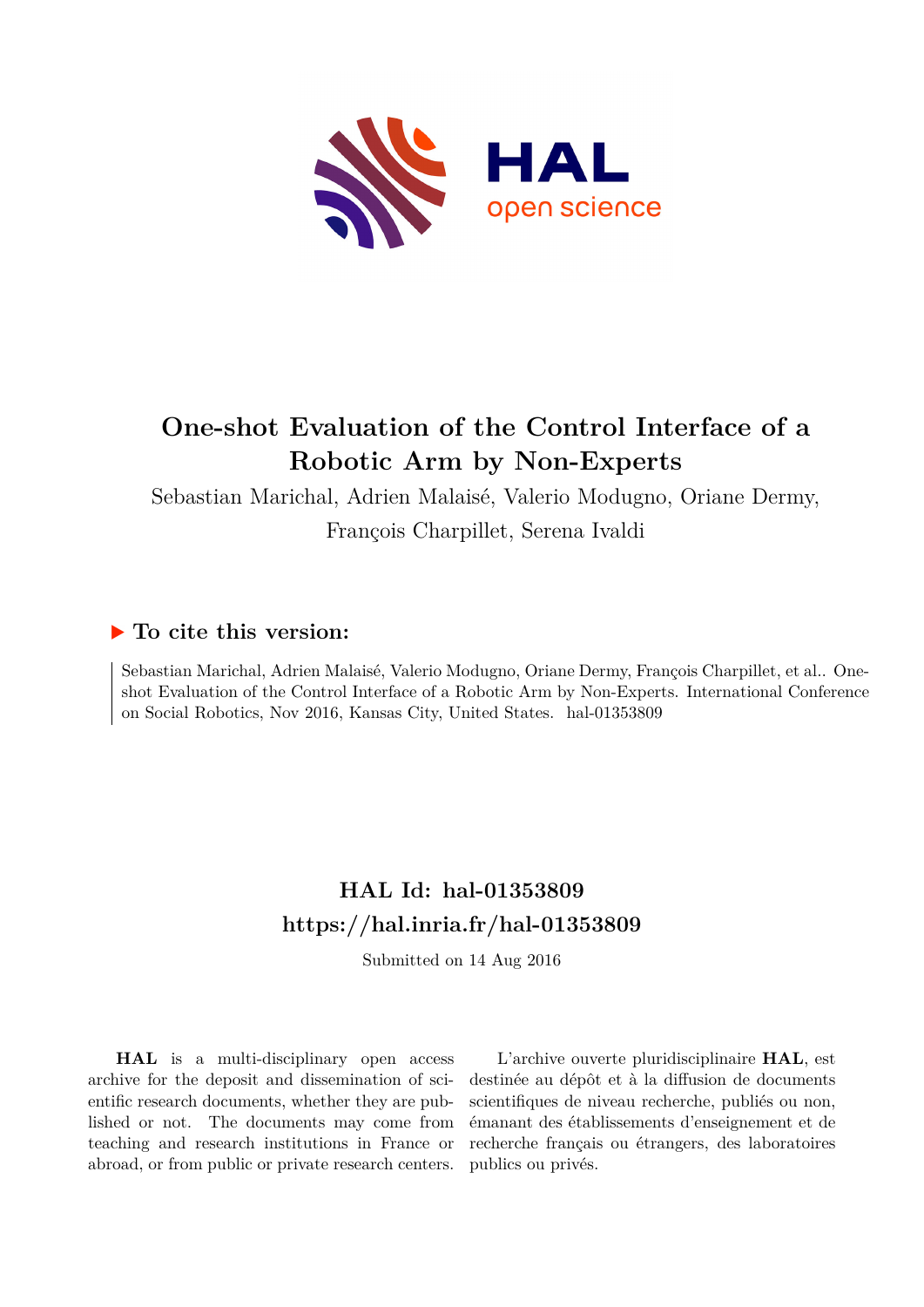## One-shot Evaluation of the Control Interface of a Robotic Arm by Non-Experts

Sebastian Marichal<sup>1,2\*</sup>, Adrien Malaisé<sup>1\*</sup>, Valerio Modugno<sup>1,3</sup>, Oriane Dermy<sup>1</sup>, François Charpillet<sup>1</sup> and Serena Ivaldi<sup>1</sup>

<sup>1</sup> Inria, Villers-lès-Nancy, F-54600, France; Loria, UMR n.7503, CNRS & Univ.

Lorraine, Loria, Vandoeuvre-lès-Nancy, F-54500, France. name.surname@inria.fr <sup>2</sup> Universitat Pompeu Fabra, Barcelona, Spain. sebastian.marichal@upf.edu

<sup>3</sup> DIAG, Sapienza University, 00185 Roma, Italy.

∗ equal contribution

Abstract. In this paper we study the relation between the performance of use and user preferences for a robotic arm control interface. We are interested in the user preference of non-experts after a one-shot evaluation of the interfaces on a test task. We also probe into the possible relation between user performance and individual factors. After a focus group study, we choose to compare the robotic arm joystick and a graphical user interface. Then, we studied the user performance and subjective evaluation of the interfaces during an experiment with the robot arm Jaco and N=23 healthy adults. Our preliminary results show that the user preference for a particular interface does not seem to depend on their performance in using it: for example, many users expressed their preference for the joystick while they were better performing with the graphical interface. Contrary to our expectations, this result does not seem to relate to the user's individual factors that we evaluated, namely desire for control and negative attitude towards robots.

Keywords: Human-robot interfaces, user evaluation, individual factors, nonexperts

## 1 INTRODUCTION

In this paper, we address the question of the preference for a robotic interface by non-experts (or naive users without training in robotics), after one single evaluation of such an interface on a simple task. This refers to situations when non-experts face the decision of adopting a robot for episodic use (i.e., not a regular continuous use as workers in factories): the ease of use of an interface is crucial for the robot acceptance. We do not target users that could have or will have the time to receive a proper training on how to use a robot. While in manufacturing, robots are used by skilled workers that receive a proper training for operating the robots, this training is not likely to happen for many assistance and service scenarios: for example, inside an healthcare facility it is likely that the nurses or the patients will never receive a proper training for operating and interacting with the robots. The question arises on how to make the robot easily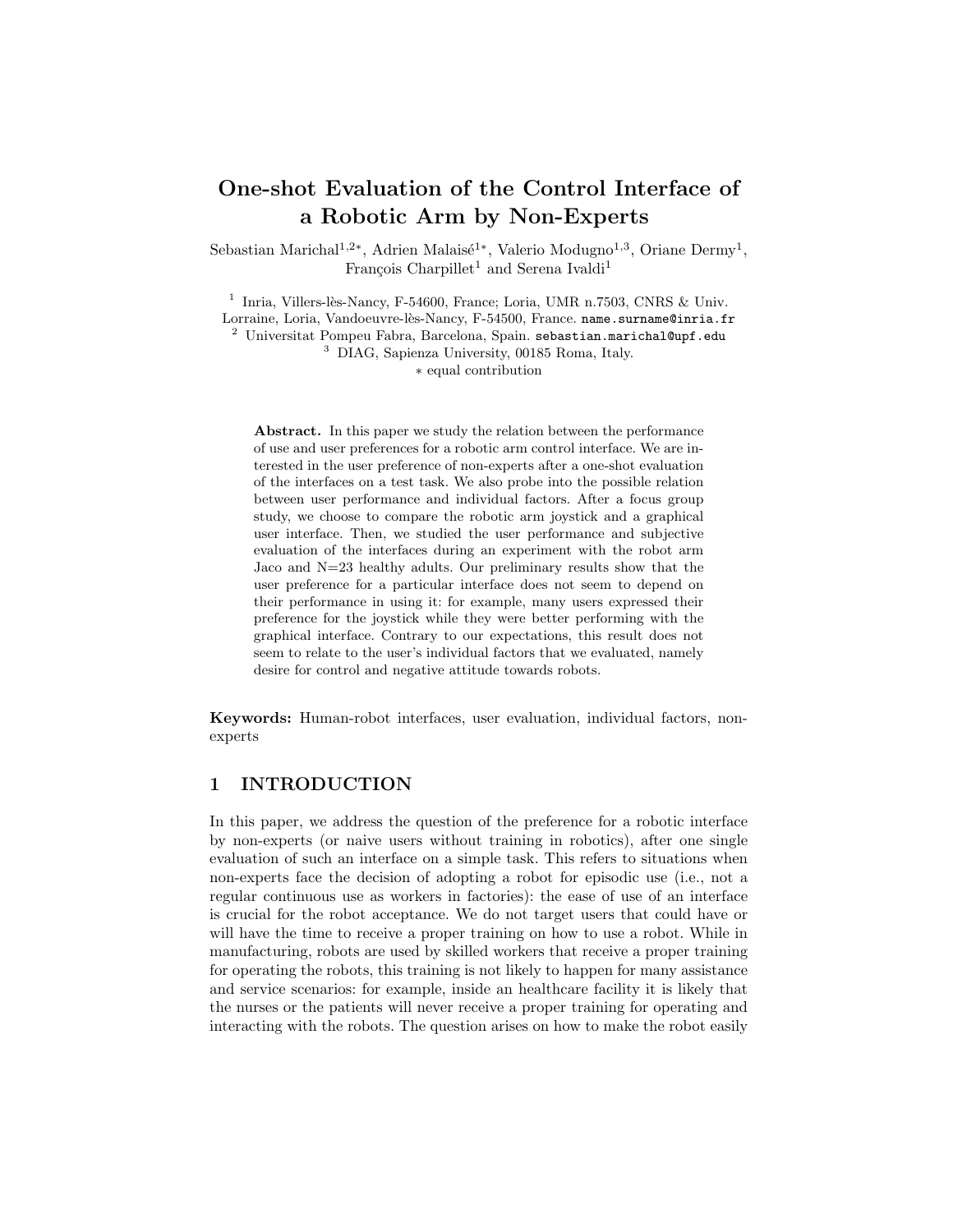controllable by such users and facilitate their interaction with the robot. As the interface for controlling the robot is an essential part of the robotics system, this question impacts not only the interaction performance, but also the user acceptance and final adoption of the technology.

In this study, we focus on the Kinova Jaco (see Fig. 1), a lightweight robotic arm which can be controlled with a built-in joystick. It was designed for a daily and regular use for ordinary people after some training: the joystick is easy to manipulate but it has several buttons and control modes that require practice to achieve a fluent interaction. Here, we target a different use and a one-shot evaluation: if the control interface is an obstacle to the use of the robot, the users will not likely adopt the robot even for sporadic use. Several interfaces for robot control have been investigated in HRI. For example [17] investigated touch, speech and gestures for teaching a robot a nursery rhyme, finding that users do not prefer a particular modality but enjoy less touching the robot. In [16] the authors compared haptic interfaces with buttons, finding that users preferred buttons for simple tasks and physical command for complex tasks requiring high precision. Here, We compare the joystick with a ad-hoc graphical user interface (GUI) with buttons.



Fig. 1. The experimental setup with the Kinova Jaco arm. The participant moves the arm using (A) the joystick and (B) the graphical interface on the laptop.

We are here interested in  $(i)$  probing the relation between individual factors and user performances for robot interfaces, and *(ii)* studying the relation between the performances that the user achieve with such interfaces and their preference.

Our main hypothesis is that the preference of an interface is related to the performance of using it. This premise is evident from other studies focused on interfaces evaluation. Guo & Sharlin noted that preferences for a tangible interface was related to a stronger performance in using it [15]. Many studies on control interfaces for robots focused on graphical user interfaces for their better acceptance by non-experts, for example [6] for teaching objects to a robot, [4] for applications in rehabilitation and medicine. In [5] the authors proposed an Android interface for moving the Jaco arm, but unfortunately it was not thoroughly evaluated by final users.

Our second hypothesis is that individual factors, such as traits and attitudes, may influence the user performances with the robot interfaces. There is indeed prior evidence that some personality traits have significant effects on the perceived ease of use of new technologies, such as smartphones [7]. There is also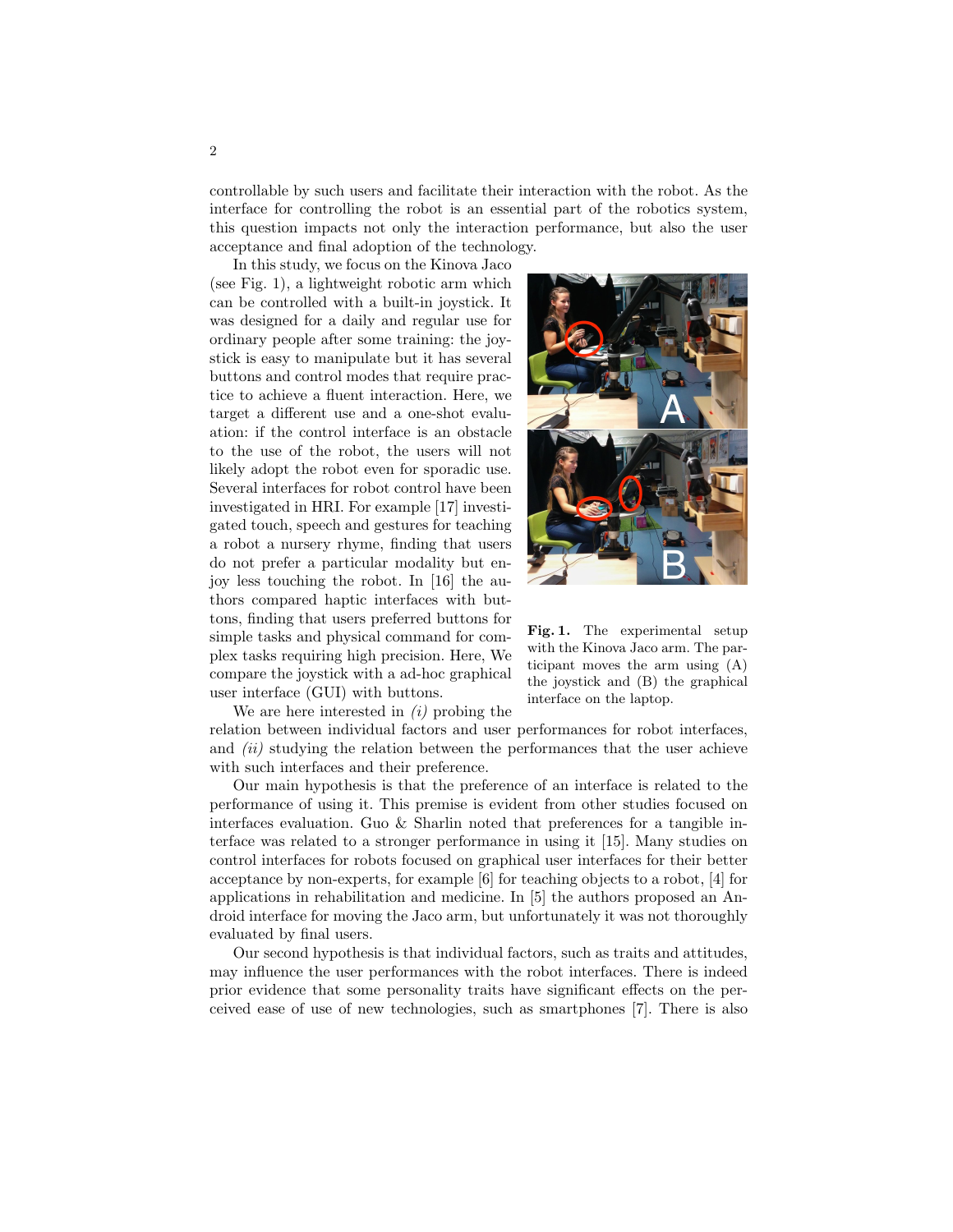evidence that personality traits and attitudes have some influence in HRI in the context of social robotics [1]. It seems therefore rational to explore the relation between individual factors and the user perception and performance in controlling a robot. Two attitudes seems particularly relevant for our study: the Negative Attitude towards robots (NARS) [3], which captures the anxiety of an imagined interaction with a robot, and the Desire For Control (DFC) [8], which captures the attitude to be in control or control situations. The first could influence for example the time spent on using the robot, while the second could influence the preference for an interface that provides a stronger sensation of controlling the robot.

Our study was split in two phases. In the first, we carried out a focus group study to identify the main concerns of people interacting with a robotic arm, the key elements underlying their imagined interaction and the imagined interfaces to control the robot movement. This set enabled us to formulate the first hypothesis and choose a graphical user interface (GUI) as an intuitive interface alternative to the Kinova joystick. The second phase concerned the experiments with the Jaco robot and the two interfaces. We first performed a pilot study with University students to test the experimental setup and gain preliminary insights for the later final experiments with ordinary adults. The analysis of the pilot study and the outcome of the focus group enabled us to refine the evaluation questionnaires to be used for the final experiments and formulate new hypothesis.

We studied the user performance and subjective evaluation of the interfaces during an experiment with the robot arm Jaco and  $N=23$  healthy adults. We provide quantitative evidence of the different performances obtained by nonexperts, using both interfaces for the first time to realize some tasks. We also report on the user feedback in using the two interfaces, which provides us useful information to inform future interface designers.

Our preliminary results show that the user preference for a particular interface does not seem to depend on their performance in using it: for example, many users expressed their preference for the joystick whereas they were better performing with the graphical interface. Also, contrary to our expectations, this result does not seem to relate to the user's aforementioned individual factors.

Research Hypothesis - Given the previous results in the literature, we expect that the GUI will be easier to use than the joystick, for non-trained users. The GUI has the advantage to not require too much training, and it provides some graphical shortcuts to the main robot configurations. To provide a quantitative measure of the ease of use, we use the duration of execution of tasks performed with an interface, and the number of errors done while using it. We formulate the hypothesis as:

H1) The time necessary to complete the tasks with the GUI is shorter than with the joystick.

H2) The number of precision errors with the GUI is lower than with the joystick.

H3) The number of mapping errors with the GUI is lower than with the joystick.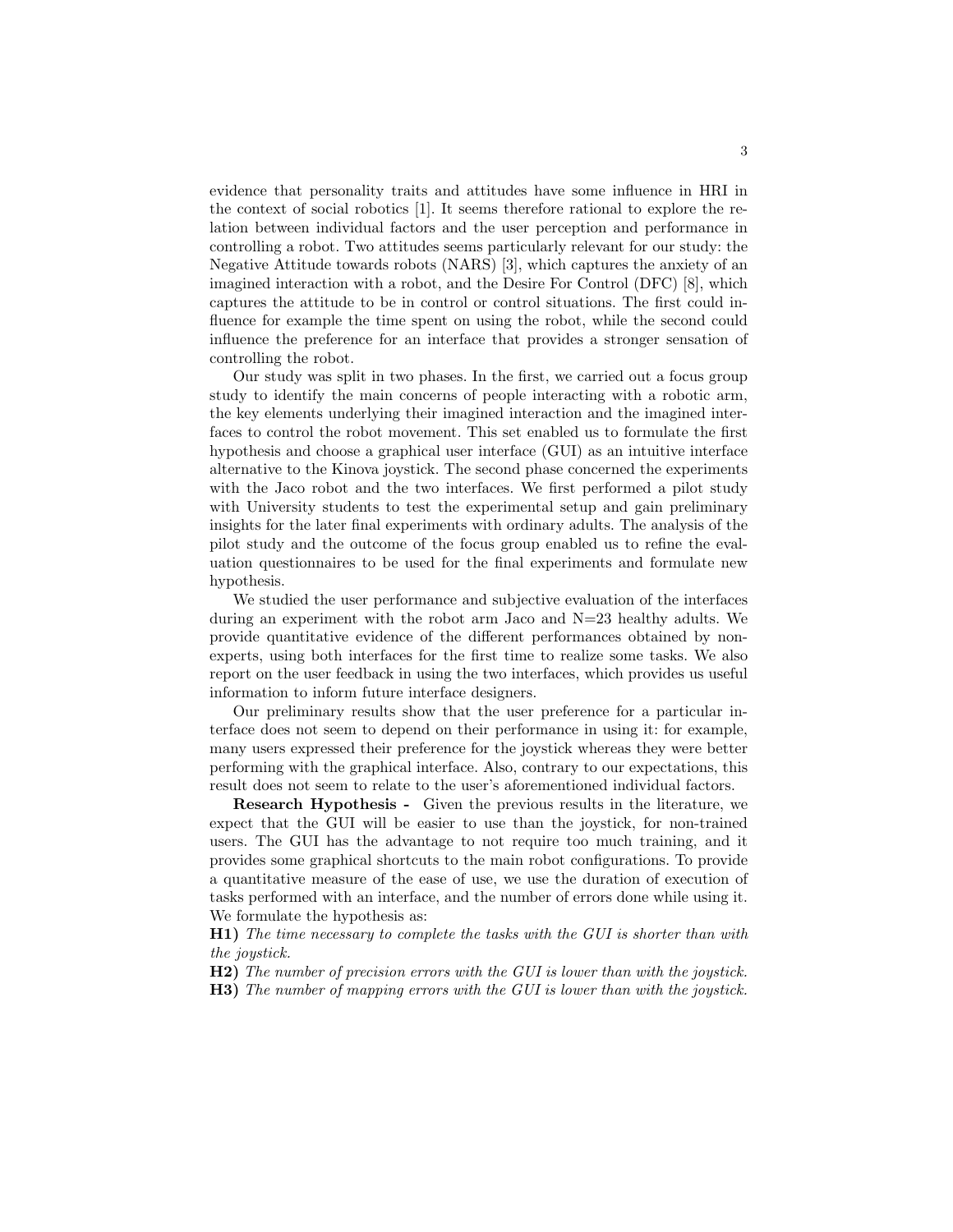

Fig. 2. The two interfaces used for the evaluation: (A) the Kinova joystick and (B) our ad-hoc graphical interface on the laptop. (C) The Activities of Daily Living setup: click the three buttons (task 1), open a drawer (task 2), take an object inside the drawer  $(task 3)$ , open the door  $(task 4)$ .

We also hypothesize that the user personality, attitudes and their prior experience with related technologies may influence the user acceptance of the proposed technologies and the performance in using it. The desire for control could play a crucial role in the preference for the joystick to the GUI, as the users could have the impression to be more in control of the robot while moving it. The negative attitude towards robots could influence the user perception of the interaction and the perceived ease of use. We formulate therefore the following hypothesis:

H4) Participants with high score of DFC will prefer the joystick to the GUI. H5) Participants with a high negative attitude towards robots score will make more errors and have a lower perceived ease of use and user satisfaction.

## 2 METHODS

### Participants

The participants were all French, healthy adults that volunteered to take part in the study. The focus group study was carried out with 6 adults (age: 39.16  $\pm$ 15.71, 3 males, 3 females) without or with little robotics experience (1 participant). The pilot study was carried out with 7 University students in cognitive sciences (age:  $23.14 \pm 1.46$ , 2 males, 5 females). The final experiments with the robot were carried out with 23 adults (age:  $35.13 \pm 11.98$ , 12 males, 11 females) without robotics experience.

#### Experimental setup

The experiments were carried out at the LARSEN laboratory of INRIA (Nancy, France). The experimental setup was organized as shown in Fig. 1. A desk with a laptop was placed in front of the Kinova Jaco arm, fixed on a table. The arm was positioned in such a way to be able to perform some manipulations on the ADL setup (Fig. 2C), made of two boxes: one with a door handle, one with three buttons and a drawer containing a small object. A video camera, placed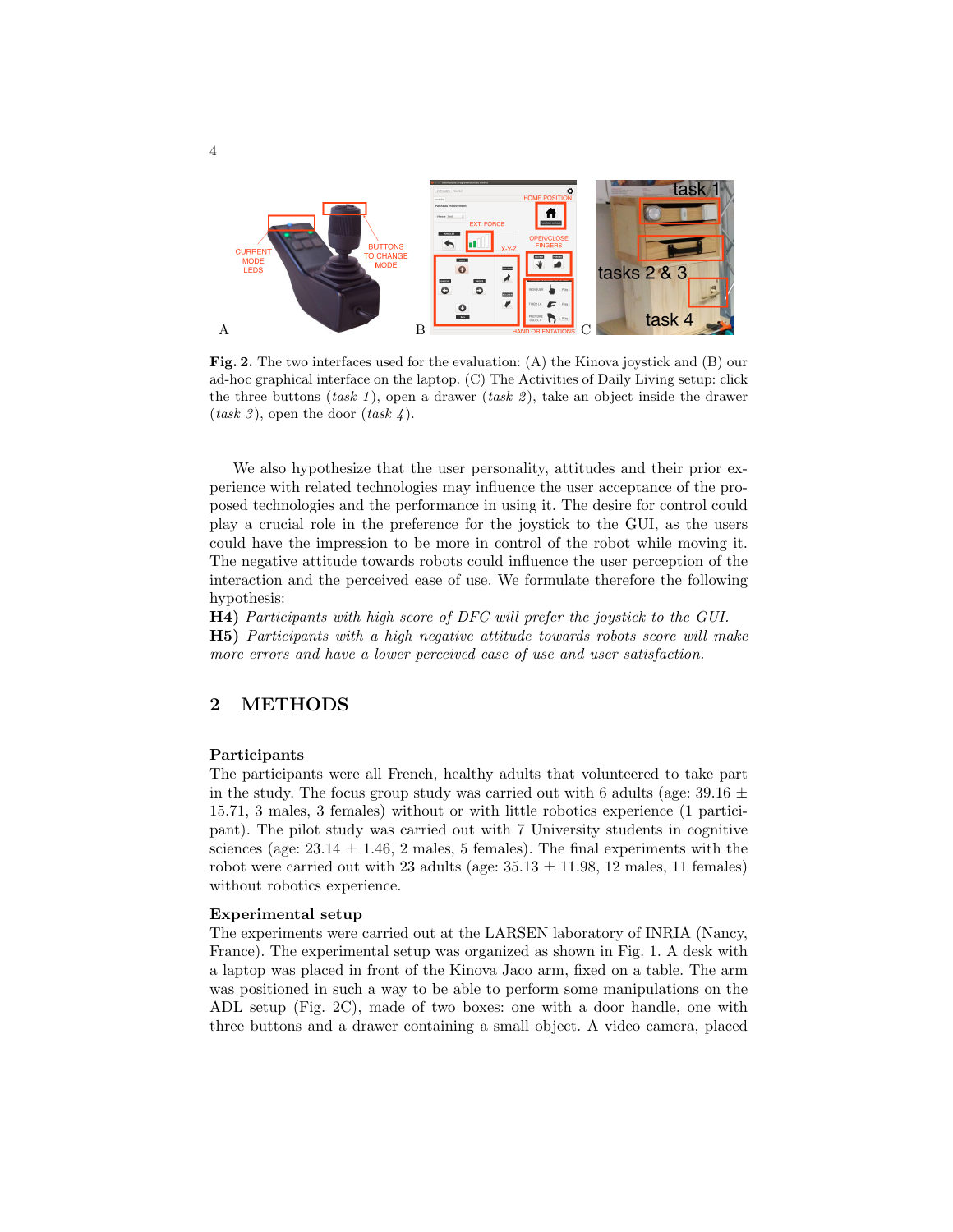behind the participants, was used to record the experiments. Two interfaces (see Fig. 2A-B) for controlling the robot were used: the native joystick by Kinova and our own ad-hoc graphical user interface (GUI). The joystick can move the hand in the Cartesian space (position and rotation), open and close the fingers. Two buttons are used to select whether to move the hand position (mode 1), its orientation (mode 2) or the fingers (mode 3). The GUI was developed with Qt and is open-source<sup>4</sup>. Both interfaces use the same Kinova API for robot control and inverse kinematics solving.

#### Questionnaires

To probe into the influence of individual factors, we asked the participants to the robot experiment to fill out some questionnaires before the experiments: the Negative Attitude Towards Robots Scale (NARS) [3] and the Desire For Control scale (DFC) [8]. Our French adaptation was used [1]. The participants also filled two post-experimental questionnaires consisting of questions/affirmations adapted from usability and technology acceptance models to a robotic context as it was done in previous works [12, 9]. The post-block questionnaire, at the end of each experimental condition (block when one interface is used), was based on the USE questionnaire [13] (typical questions were "How good will you rate the movement you achieved in the 'open the drawer' task?"). The post-experimental questionnaire consisted of a set of affirmations to be rated on a 7-points Likert scale, targeting constructs typical of the UTAUT [11] and TAM 3 models [14] (typical questions were "Controlling the robot with the GUI is easy").

#### Experimental protocol

The study consist of a focus group and two robot experiments: a pilot study with University students, then experiments with ordinary adults. All the data were recorded in anonymous form through a random numerical id attributed to each participant. All participants were equally informed by the experimenter about the purpose of the study and their rights, according to the ethics guidelines of our institute. An informed consent form was signed by each participant. The protocol received the positive approbation of the local Ethics Committee.

Focus group study - We asked a group of 6 adults without or with little experience in robotics to imagine how they would interact with the robot and control it to do some tasks. The group gathered in a closed room around a table. One moderator led the group, while two recorders took notes and annotated sentences and body language. The session lasted about 2 hours and was recorded for analysis purposes. The experimenter asked to the group six warm-up questions, such as "Tell us about your overall experience with robots ", "In which situation(s) do you imagine that a robotic arm such as the Kinova would be useful?". In a work in pairs, participants had to present their ideas about interfaces for controlling a robot arm.

Pilot study with the robot - We carried out a pilot study with the Jaco robot and 7 University students. Each participant had to perform the 4 tasks (see Figure 2C) with the robot, using the joystick and the GUI. The order of the

<sup>4</sup> https://github.com/serena-ivaldi/kinova-modules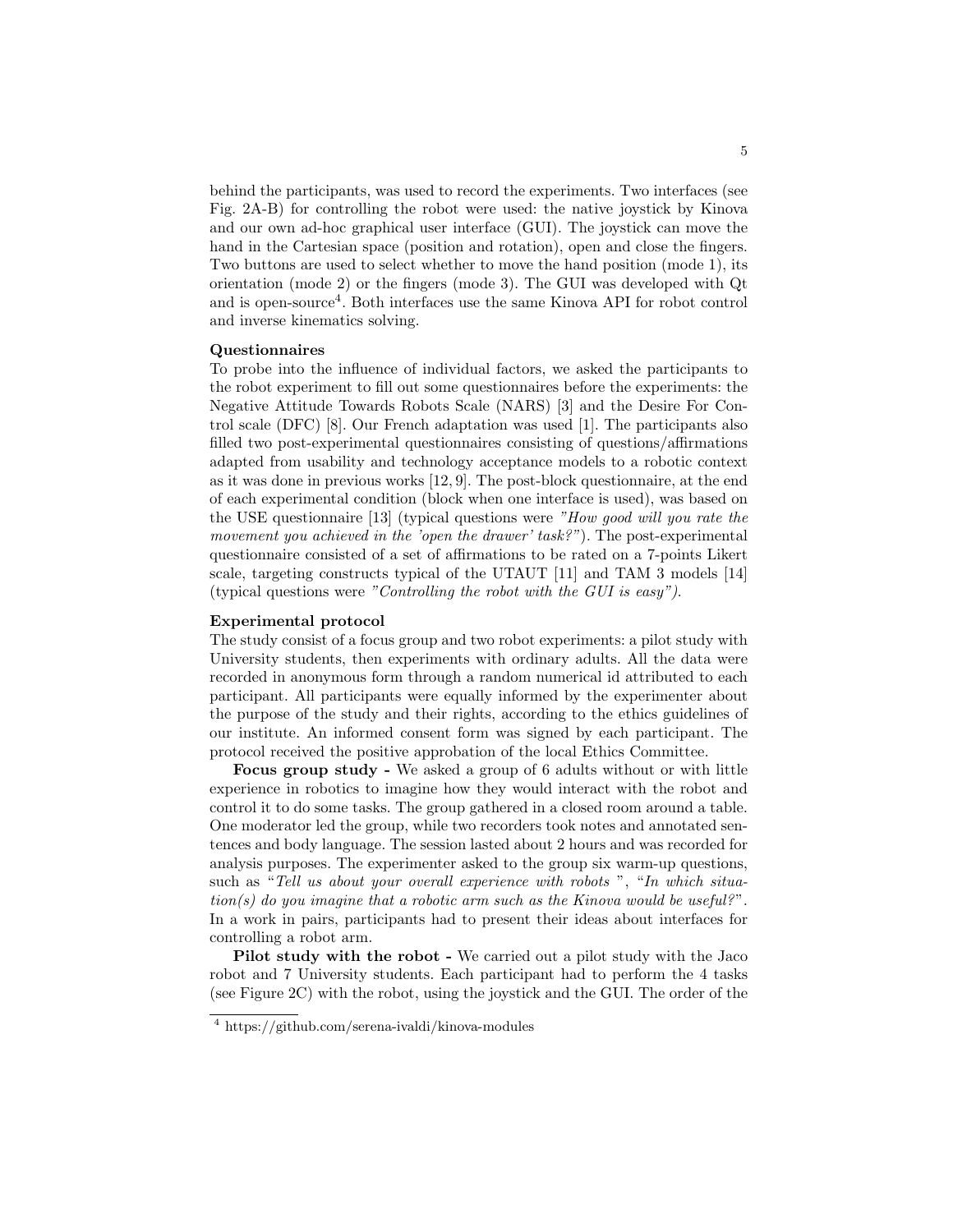interfaces was randomized across the participants. After the experiment with the robot, we asked the participant to express their preference for one of the two interfaces and provide their feedback and personal evaluations.

Experimental study with the robot - The experiments with the Jaco robot were carried out with 23 adults without expertise in robotics. Each participant filled in the questionnaires NARS and DFC one week before the experiment. The day of the experiment, the participant was welcomed to the laboratory room by the experimenter and seated on a table with a laptop (see Fig. 1) in front of the robot. There were two blocks corresponding to the two experimental conditions: one with the joystick and one with the GUI. In each block, the participant had to perform the 4 tasks with the robot (see Fig. 2C). The order of use of the interface was randomized and balanced across the participants. To ensure that all the participants received an equal set of instructions, we provided them with the same instructions, either in paper format and in video format (tutorial). The participant started by reading some paper instructions explaining the 4 tasks to be performed with the robot. After reading the instructions, they had to rate some statements on a 7-items Likert scale, such as "The required tasks are difficult" and "The instructions were difficult to read". We also added two trick questions to check if they were attentive and had carefully read the instructions. Before each block, the participant watched a 2/3 minutes video tutorial explaining how to use each interface, then he/she could familiarize and try it for about 1 minute. We instructed the participants to follow a think-aloud protocol. When the participant was ready to start, he/she began performing the 4 tasks in sequence. Two experimenters monitored and annotated the experiment. After completion, the participant filled in a questionnaire evaluating the ease of use of the interface. The sequence tutorial-test-tasks-evaluation was repeated for the second interface. After the experiment with the robot, the participant filled in the post-experimental evaluation questionnaire, then answered to some semi-directed questions during an interview with the two experimenters.

#### Measures and data analysis

During the focus group, two recorders annotated the discussion. Video recordings were used to complete the annotation offline. In the pilot study, we measured the duration of each task and the user preference for each interface. In the robot experiments, we employed both objective and subjective measures. Two experimenters annotated: the duration of each task; the numbers of precision errors, represented by the number of times the robot hit the ADL board; the number of mapping errors, represented by the number of times the robot was moved in the opposite direction with respect to the desired (we could identify this by the explicit verbalization of the participant, or by two consecutive movements in opposite directions where the first was clearly in the wrong direction with respect to the goal of the movement). The questionnaires' score for NARS and DFC were computed according to the authors' recommendations. The subjective measures retrieved from the post-experimental questionnaires are the perceived ease of use (PEOU, typical question: "Controlling the robot with the GUI is easy")), the user satisfaction (US, "How good will you rate the movement you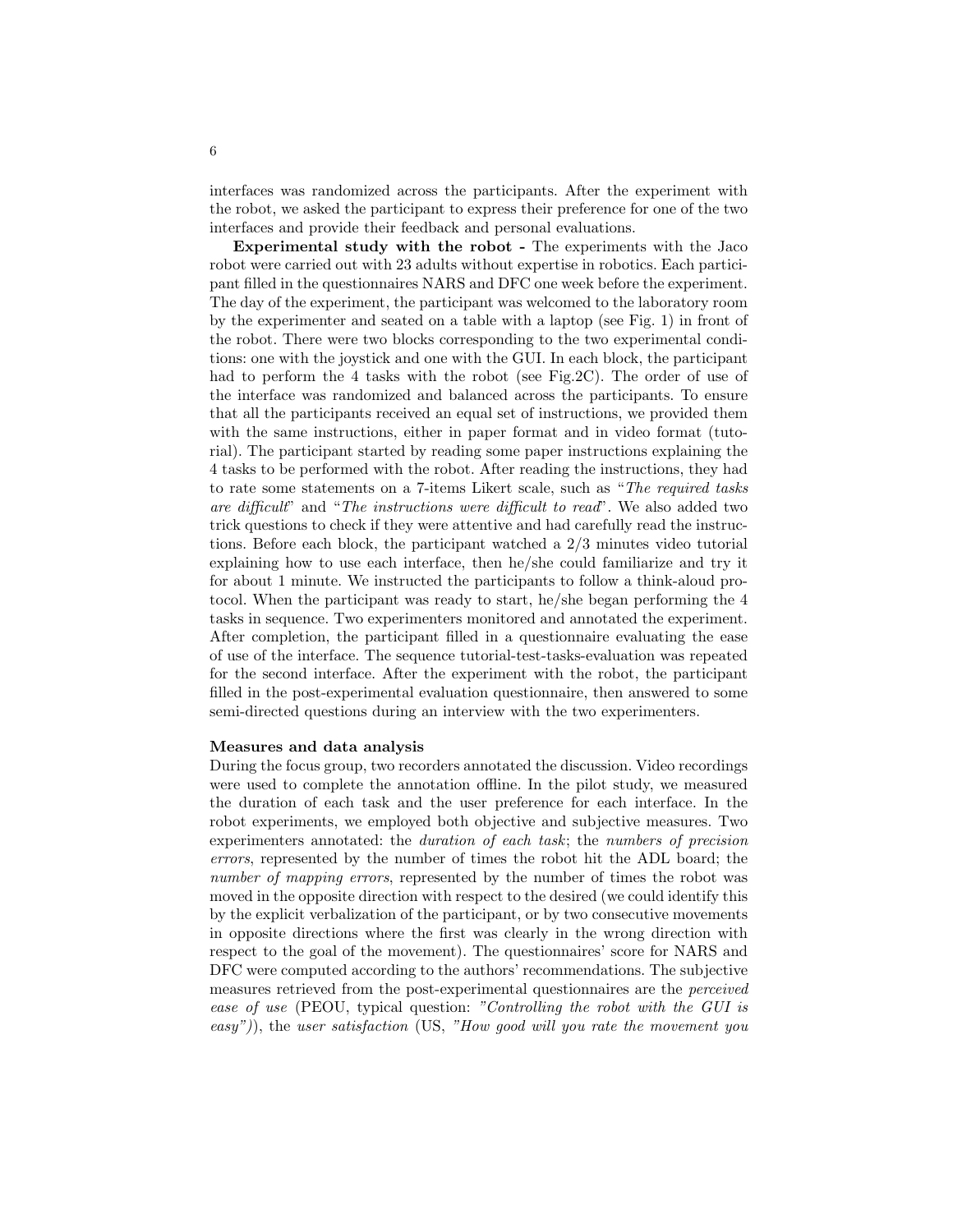achieved in the 'open the drawer' task?") and the facilitating condition  $(FC,$ "The time to test the Joystick before the experiment was enough") related to each interface, computed by the sum of the score of the questionnaire items for each construct. The expertise in using joysticks was a self-reported score on a 10-item scale.

Unless otherwise stated, we computed median and standard deviation of all the measured variables; we used Spearman's correlation and verified the statistical significance of the different conditions with a Wilcoxon signed ranked test with continuity correction in R.

## 3 RESULTS

Focus group - The focus group participants did not have a particular affinity with robotics, and were generally worried about the possibility of robots replacing humans. When asked about the possible use for the Jaco arm, they indicated grabbing objects on very high shelves, assisting people with impairments or arm troubles, doing manual tasks like laundry, ironing and painting walls. Almost all the participants agreed that the robot should not be completely autonomous: they need to be in control of the situation when the robot is acting. They said that they should "teach the robot to do the things the way we want" and "be able to stop the robot anytime". When we asked how to control the robot, the participants mostly indicated panels with buttons (3/6). In particular, one participant explained that there should be a button for each possible robot gesture.

Pilot study - The only significant difference in terms of task duration with the two interfaces is on the second task (*opening the drawer*,  $V=0$   $p=0.0156<0.05$ ). We did not find any significant correlation between the task duration and the participants' self-report expertise with joysticks.

Concerning the joystick, the negative points were: the difficulty in controlling the hand orientation and the way to change the modes with the buttons. Positive points were that it was more intuitive to move in the x-y-z space, especially for the students used to play video-games, and that it felt like an "extension of their arm". Concerning the GUI, the negative point was that it required to switch continuously the attention from the laptop to the robot. The positive points were its clearer design that made the actions explicit and the ease of use when choosing pre-determined orientations of the hand for manipulation.

We asked the 7 participants to choose the interface that was easier to use and more intuitive for them: 2 preferred the joystick and 5 the GUI ("it can be mastered, one makes more errors with the joystick").

Robot experiments - After reading the instructions, the participants evaluated the tasks to be not difficult (on a 7-item Likert scale, median=2, stdev=1.67) and the instructions easy to read (median=1, stdev=2.03). We found a significant difference in the overall duration of the tasks  $(V=25 \text{ p}=0.0006<0.001)$  for the two conditions, in particular for Task 2 (*opening the drawer*,  $V=10$  p=0.0002 $<$ 0.001) and Task 3 (*grabbing the object*,  $V=28.5$  p=0.0009 < 0.001), a fair difference for Task 4 (opening the door,  $V=51.5$  p=0.0089<0.01). We also compared the dura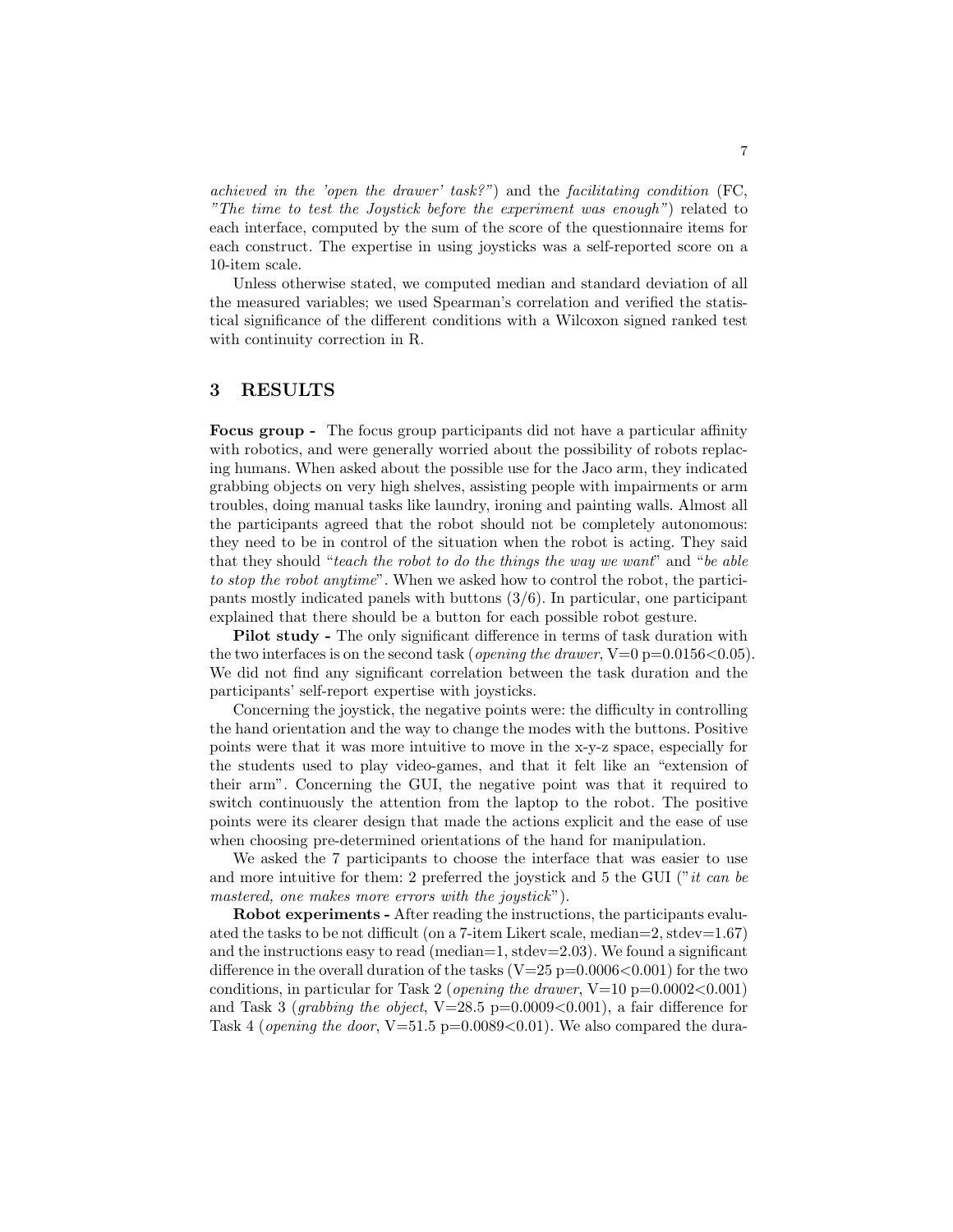tion of the tasks executed with each interface when the latter is first or second in order of execution: we did not find difference in the execution for the GUI (Mann-Whitney,  $W=82$  p=0.347 (N.S.)), whereas there is a weak evidence for a difference in the execution time of the joystick if it is used as first or second (Mann-Whitney,  $W=27.5$  p=0.0193<0.05). In terms of use of the interface, there is a marginal difference in terms of precision  $(V=53 \text{ p}=0.0531 \text{ (N.S.)}),$ while there is a strong difference in terms of mapping errors  $(V=0)$  p=2.85e- $05<0.001$ ) - the median number of mapping errors with the joystick is also quite elevated (10). Regarding the subjective measures retrieved by the questions, we found a significant difference in the ratings in terms of ease of use  $(V=251.5$  $p=5.23e-05<0.001$ , satisfaction (V=239 p=0.0022 $<0.005$ ) and facilitating conditions (V=159 p=0.0013<0.005): the GUI has higher ratings than the joystick on all the three items. We did not find a significant correlation between the users' performance and their prior expertise in using joysticks nor between the user performance and their NARS.

Among the 23 participants, 11 expressed preference for the joystick and 12 for the GUI. However, in terms of usability, the joystick was favored by 6 participants, while the GUI by 16 (one participant said they were equal). We tested if the interface preference was related to the DFC score of the participants but we did not find any significant difference (Mann-Whitney,  $W=48$ , p=0.279 (N.S.)).

We asked the participants to provide their feedback in the post-experimental interview. Many participants highlighted that the joystick made them feel more "in control" when moving in the main Cartesian directions (x,y,z - the first mode of the joystick) and that they could achieve more precise movements with it. Almost all the participants reported that switching the mode with the joystick was very difficult. However, some thought that they could become good users with a dedicated training. One participant, for example, said " $my son is very$ good with the video-games pad, he will learn in 10 minutes; for me, I will need some hours". Many participants appreciated the GUI because of the intuitive buttons where each command/action was explicit.

## 4 DISCUSSION

In this study we focused on non-expert users controlling a robot for their first time: if the robot-user does not have a proper training, or if he is using the robot only once in a while, which interface could be easier to use and facilitating the robot adoption? From the focus group study, we learned that people imagine to interact with the robot in a structured way (e.g., buttons) that allows them to be in control of the robot decisions (e.g., when to start, when to stop).

To make the robot controllable by non-experts, our conclusion is that we need a very reliable control interface that they can understand and use easily/intuitively, that is robust and that gives them the impression to be in control. From the participants suggestions, a panel with buttons seems appropriate as a control interface: it gives the user the impression that the robot can act upon their orders. For the purpose of this study, we decided that the most appropriate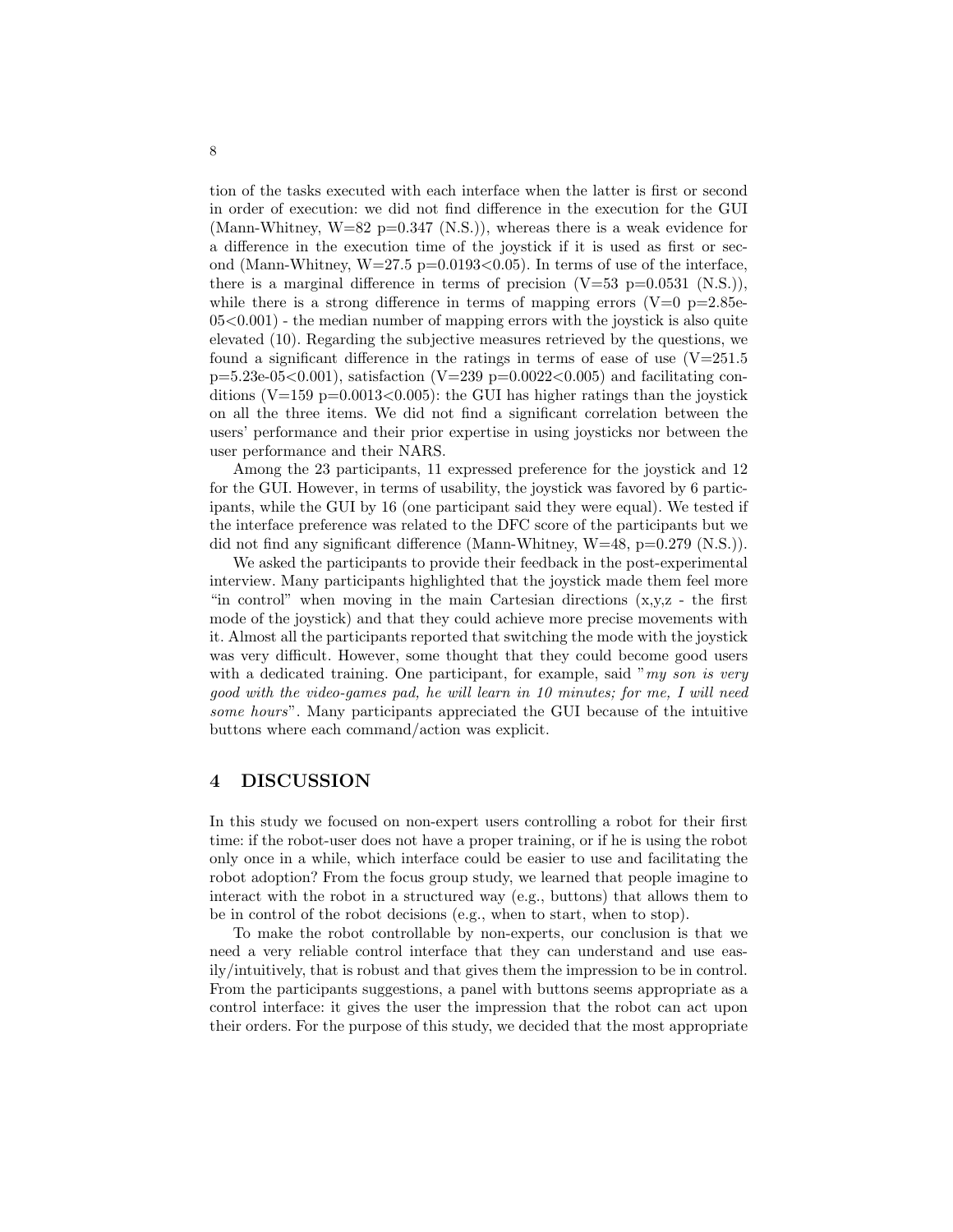control interface to test against the joystick of the Jaco arm was a GUI with buttons.

Is a GUI really better than a joystick? - From the pilot study with students, we could not strongly conclude that the GUI brings notable improvements over the joystick. In the experiments with ordinary adults, the GUI is better than the joystick in terms of objective performance measures and subjective user evaluation. We found significant difference in the duration of tasks and mapping errors, but not in the precision errors: therefore we accept **H1** and **H3** but reject H2. Almost all participants found the GUI easier to use, more understandable and straightforward. Many participants appreciated moving the robot with the joystick as they felt it an "extension of their hand". Interestingly, while most participants appreciated the pre-programmed orientations/configurations of the hand, that were quite difficult to obtain with the joystick, some participants reported them as a constraint that was limiting their freedom to choose different orientations of the hand to realize the tasks. These participants suggested that the two interfaces should be combined to give the user more freedom. It is however important to notice that the GUI performs better than the joystick in our particular experimental conditions, where the participants have a very limited training for using the interfaces (a video tutorial and 1 minute to familiarize with the interface and try it). The results could be very different in a case where the participant uses the robot on a regular basis or receives a proper training. We will address this case in future experiments.

Do individual factors play a role in the user performance with an interface? - Our preliminary results show that the user preference for a particular interface does not seem to relate to their performance in using it: for example, many users expressed their preference for the joystick whereas they were better with the GUI. Contrary to our expectations, this result does not seem to relate to the user's individual factors, as we did not find a strong evidence to support our hypothesis. We did not find significant correlations between the user preferences or performances with both NARS and DFC. We therefore reject H4 and H5. Nevertheless, in the post-experimental interviews many participants reported to feel more comfortable with the joystick despite being better with the GUI: this may seem counter-intuitive, but in fact suggests that there may be other individual criteria that drive their choice.

## 5 CONCLUSIONS

Two main questions emerge for future work: Which are the key factors that determine user preference for a robot control interface and if the preference and performance in using an interface would change in a long term scenario (i.e., a scenario where users receive a training for operating the robot with the interface and use such an interface more frequently or on a daily basis). We plan more experiments to investigate more thoroughly all these questions.